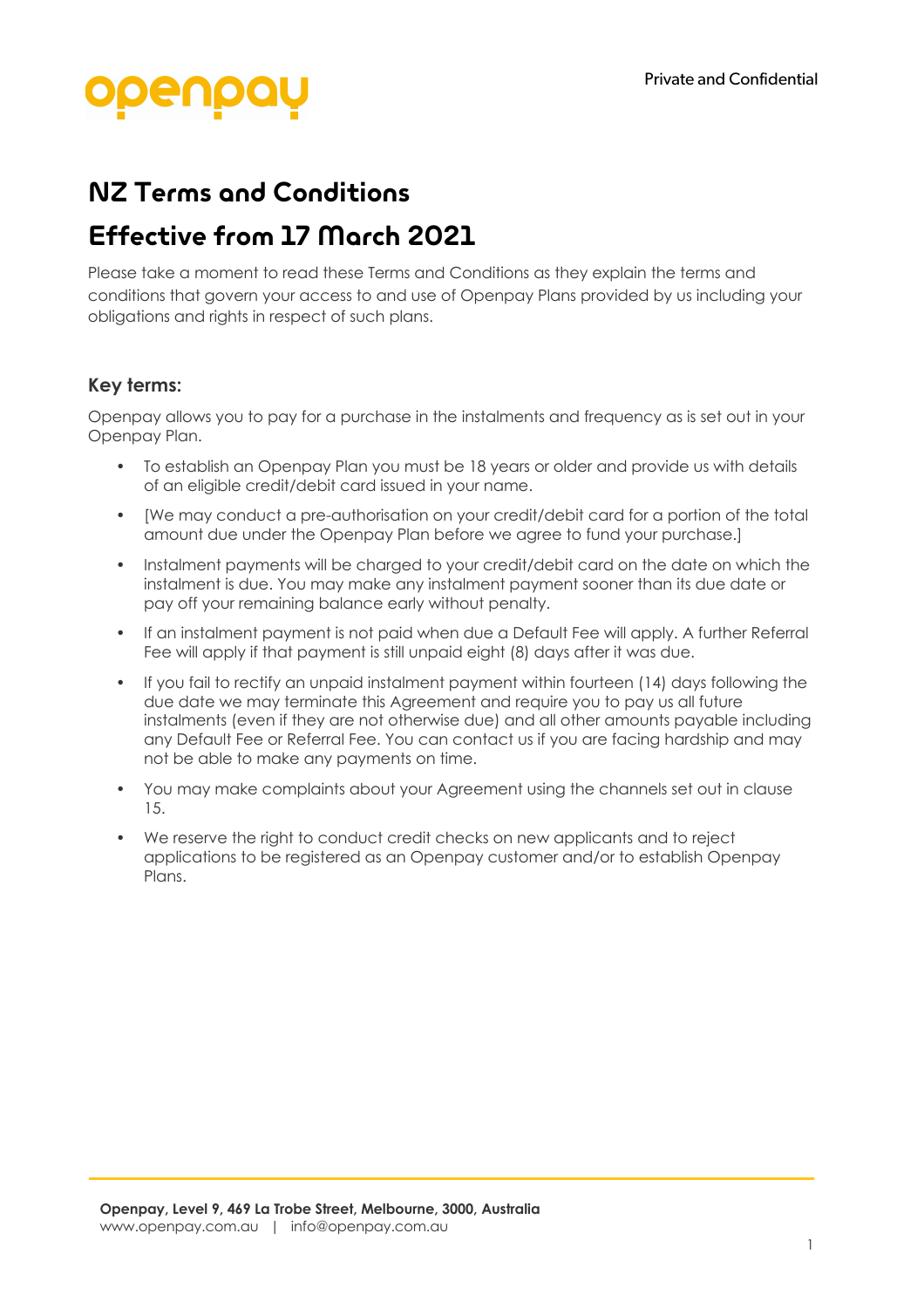

### **1. Your agreement with us**

- 1.1 Your Agreement with Openpay Pty Ltd (NZBN 9429030254053) of 139 Moray Place, Dunedin Central, Dunedin 9016(we, our, us) consists of:
- 1.1.1 these Terms and Conditions; and
- 1.1.2 1.1.2 each Openpay Plan emailed to you as a confirmation of each purchase financed under these Terms and Conditions.
- 1.2 You will be taken to have accepted your Agreement when you pay the first instalment in accordance with clause 5.1.
- 1.3 1.3 By entering into this Agreement, you declare that all information you have given in connection with it is accurate and not misleading and you are aware that we are relying on it. This includes the identification information provided by you to us to process your application.
- 1.4 Where more than one of you has entered into an Openpay Plan, each person is individually liable for all the money owing and for all other obligations owing under that Openpay Plan and if any one of you is not, or ceases to be, liable at any time, each other person will continue to be liable under that Openpay Plan.

#### **2. Varying these Terms & Conditions**

These Terms and Conditions may be varied by us from time to time by publishing an updated version on our website. The updated version of these Terms and Conditions will take effect immediately upon such publication and will apply to any Openpay Plan entered into after that time (or to all Openpay Plans if the change is required by applicable law or to correct any error or is of a technical or administrative nature and will not prejudice or disadvantage you in any material respect). We may also take additional steps to bring the changes to your attention, including by notifying you directly in accordance with clause 11.

You are responsible for reviewing these Terms and Conditions regularly to ensure that you are aware of any updates.

#### **3. Definitions**

In these Terms and Conditions capitalised words have the meaning given in the Openpay Plan or as follows:

**Agreement** has the meaning set out in clause 1.1.

**Default Fee** has the meaning set out in clause 6.2.1.

**Instalment** means any instalment specified in any Openpay Plan that forms a part of this Agreement.

**Nominated Card** means the credit or debit card specified in the "Nominated Card" section of an Openpay Plan that forms a part of this Agreement including any card you later notify us in substitution for that card. This card must be issued in your name.

**Openpay Plan** means the plan that outlines details of the finance to be provided by us and your repayment obligations in respect of a purchase from a Participating Merchant.

**Outstanding Balance** means, at any time, the aggregate of all amounts owing under this Agreement at that time.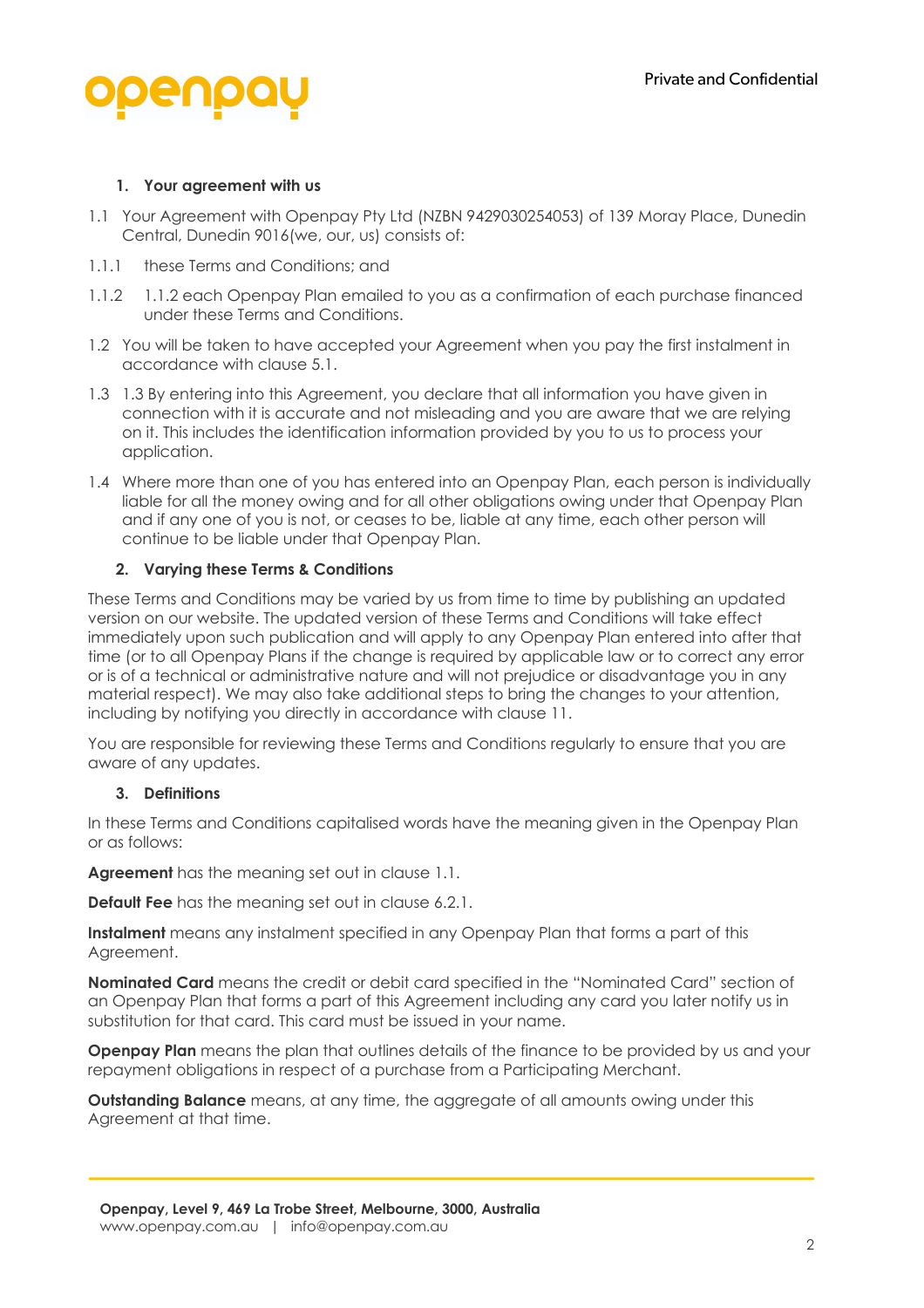

**Participating Merchant** means a merchant that allows you to finance a purchase of goods or services under an Openpay Plan. A current list of Participating Merchants is available on the website at www.openpay.com.au/shop.

**Referral Fee** has the meaning set out in clause 6.2.2.

**Terms and Conditions** means these terms and conditions, as amended from time to time in accordance with clause

#### **4. Your Openpay plan**

4.1 Customer registration with Openpay

To establish an Openpay Plan you must first register with us. To register you must be 18 years or older and provide the following personal information:

4.1.1 Your name, residential address and date of birth;

4.1.2 A valid email address and two contact phone numbers;

4.1.3 Valid New Zealand Visa or MasterCard credit or debit card information e.g. card name and number;

4.1.4 Valid New Zealand Passport information; and

4.1.5 Any further information that we reasonably require in order to comply with all laws and regulations in New Zealand (including but not limited to the Anti-Money Laundering and Countering Financing of Terrorism Act 2009).

4.2 To validate the above information, you may be asked to provide copies of, or otherwise evidence:

4.2.1 A valid New Zealand driver's licence;

4.2.2 A valid Visa or MasterCard credit or debit card issued by a New Zealand financial institution in your name. We do not accept payment via any other debit or credit cards;

4.2.3 A valid New Zealand Passport; and

4.2.4 Other valid government issued photographic identification.

You may register through our app or at the point of sale in-store at a Participating Merchant.

Once you have registered with us and wish to make a purchase from a Participating Merchant you must provide your customer number to the sales assistant. You will be asked to select your payment preferences and to confirm the details of your Openpay Plan. Once your preferences have been confirmed you will receive an email to your nominated primary email account confirming your plan details, including your payment obligations.

#### 4.3 Credit checks

We may conduct a credit check on you, which may include ordering a report from a credit reporting body and any information we collect about you will be handled in accordance with our privacy statement (see clause 14). We may also seek further information to verify your identity, which you must provide to us on request. We reserve the right to reject for any reason an application to be registered as an Openpay customer and/or an application for an Openpay Plan.

#### **5. Your agreement with us**

5.1 First instalment payment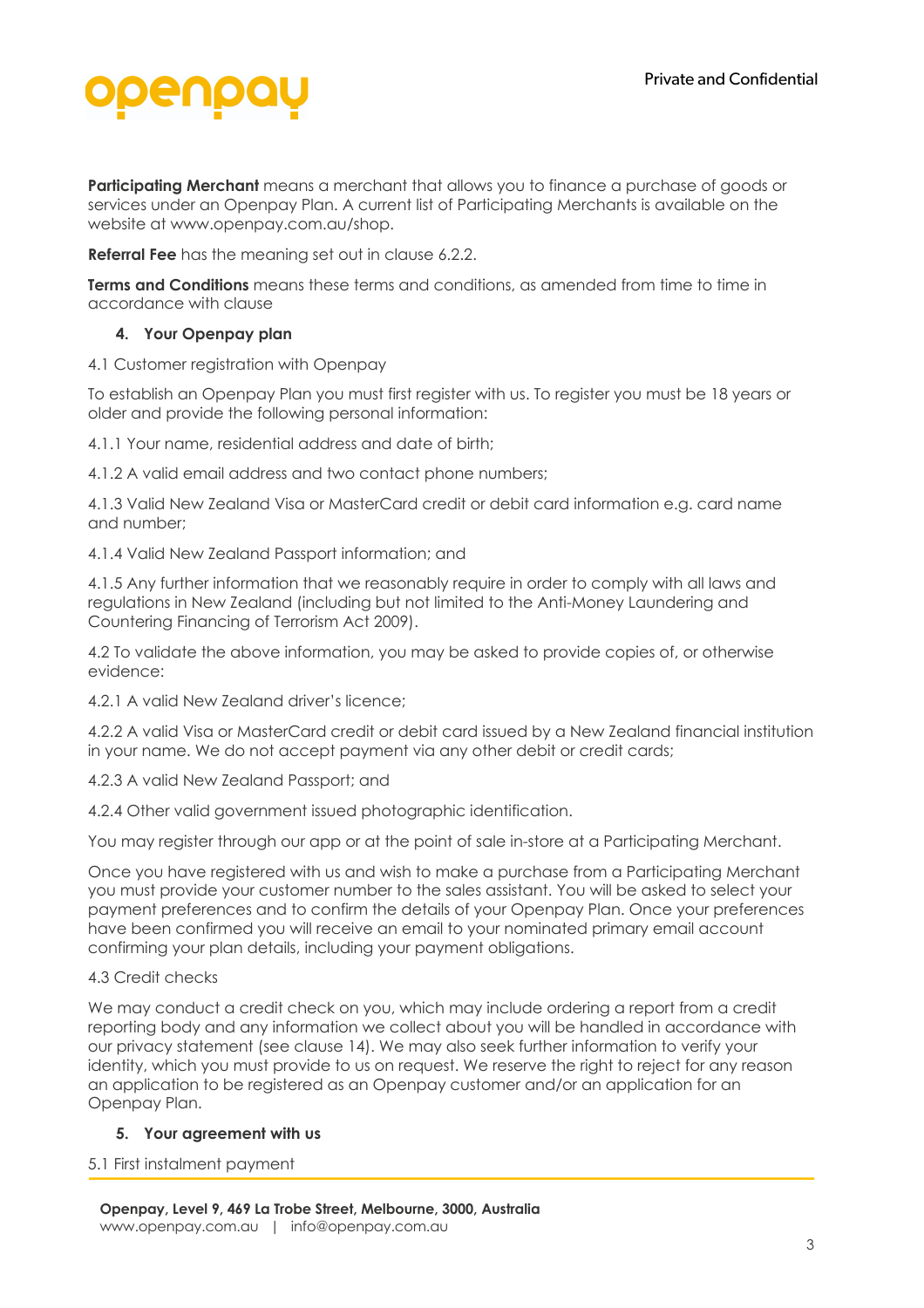

At the time you make a purchase which is, or is to be, financed under this Agreement, you must pay us an initial payment (first instalment) for the first instalment.

This first instalment must be paid using your Nominated Card and is payable within the Participating Merchant's store at the time of purchase or, where you make a purchase from a Participating Merchant's website, at the time of your online purchase.

#### 5.2 Pre-Authorisation

When you make a purchase which is to be financed under this Agreement, we may conduct a pre-authorisation on your Nominated Card for a portion of the total amount due under the Openpay Plan before we agree to fund your purchase.

Once the pre-authorisation is processed, we will then instruct your financial institution to cancel the pre-authorisation.

Note: No funds are taken from your account at pre-authorisation but a temporary 'hold' is placed on the funds. Once we have cancelled the pre-authorisation, it may take up to seven days for your financial institution to release the funds and before you are able to access them.

#### 5.3 Paying the Participating Merchant

Subject to you paying the first instalment, we will finance the balance of the purchase price in the amount specified in the relevant Openpay Plan by paying that amount to the Participating Merchant on your behalf and debiting that amount to your account with us.

#### 5.4 Your Repayments

You must repay the amount of credit we provide in relation to a purchase we finance under an Openpay Plan by making each instalment payment specified in the relevant Openpay Plan without set-off or deduction and on or prior to the payment date for each instalment.

You must reimburse us any tax that we may be required to pay in connection with your purchase and any payment you make to us.

Unless you inform us that you wish to make a particular instalment payment by cheque or money order (see clause 5.5 below) or you make an instalment payment before its due date, you direct and authorise us to charge the amount of any instalment to your Nominated Card on the date on which the instalment is due without any set-off or deduction.

You may make any instalment payment sooner than its due date without any additional cost.

Openpay will send to your nominated primary email address payment reminders before each scheduled instalment payment date. Openpay accepts no liability for emailed payment reminders sent to your nominated email address that fail to arrive due to system failures, power outages, hardware or software defects or natural events.

#### 5.5 Methods of payment

You may make instalment payments under your Openpay Plan in the following ways:

#### 5.5.1 by your Nominated Card; and/or

5.5.2 by cheque or money order sent by post to Openpay Pty Ltd, 139 Moray Place, Dunedin Central, Dunedin 9016, quoting your Openpay Plan reference number.

You may also contact us for electronic funds transfer details if you wish to make fullpayment of the Outstanding Balance.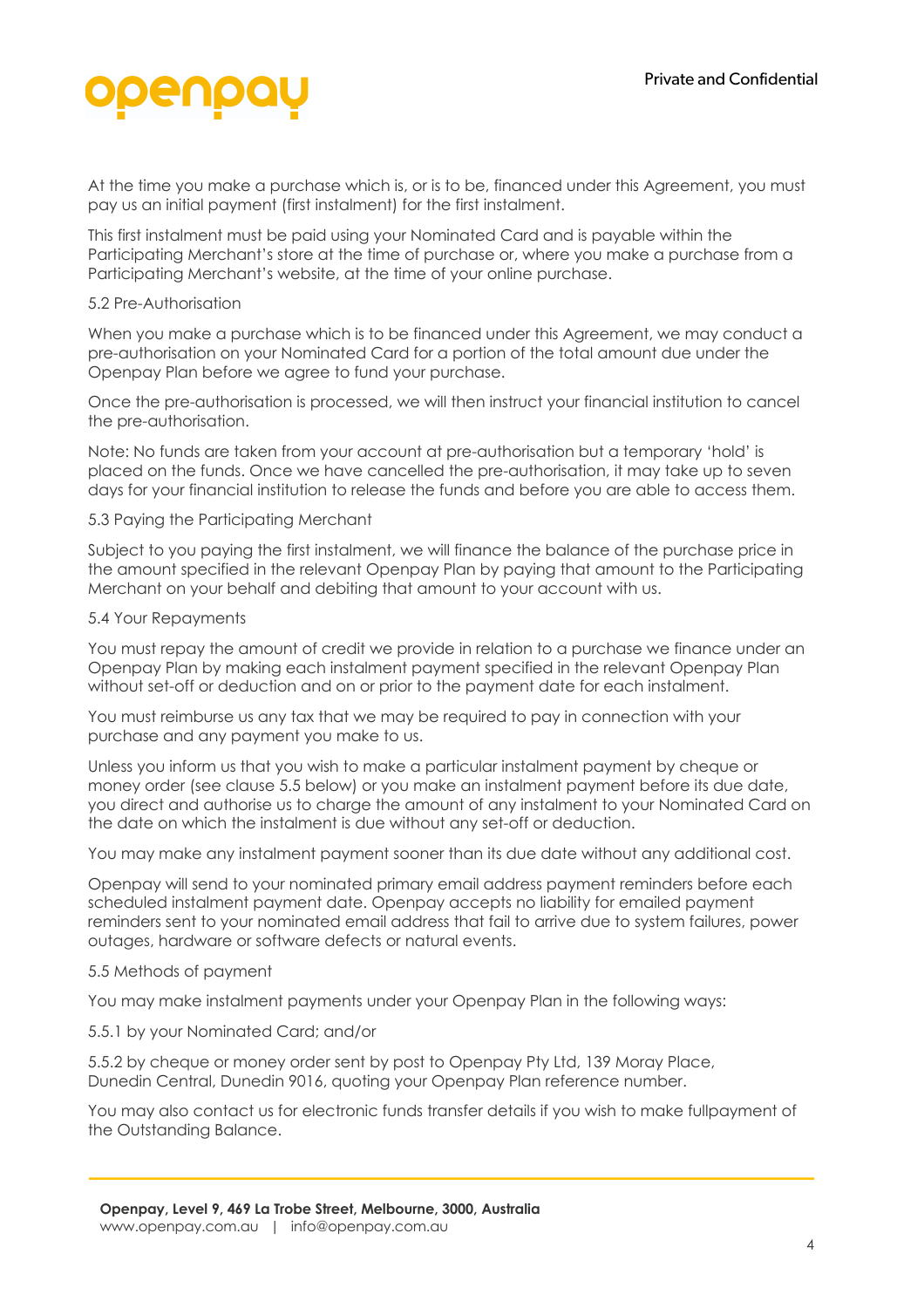

For all instalments made by your Nominated Card, you must ensure there are sufficient funds available to allow each instalment to be charged to the Nominated Card when it is due. You agree to notify us promptly in writing if the Nominated Card specified in any Openpay Plan that forms a part of this Agreement is cancelled, suspended, expires or is due to expire or otherwise ceases to be a means by which we may collect payments while payments remain owing. In this case, you must immediately nominate another credit or debit card in your name issued by a New Zealand financial institution or pay the outstanding balance and all other amounts payable under this Agreement.

#### **6. Fees and interest**

6.1 Interest

Openpay Plans are interest free. You will not be charged interest on your Openpay Plan.

6.2 Fees

If you meet all your payment obligations under this Agreement, you will not be charged any Default Fee or Plan Closure Fee in connection with this Agreement.

Fees may become payable under this Agreement if you fail to pay an instalment as follows:

6.2.1 Default Fee of up to \$7.50 if you fail to pay an instalment due under this Agreement;

and

6.2.2 Referral Fee of \$17.50 if you have failed to pay an instalment due under this

Agreement and the payment is still unpaid eight days after the payment is due.

Openpay may, at its discretion, reasonably delay applying, or waive wholly or partly, any Default Fee or Referral Fee. No such delay or waiver will be taken to restrict us in charging those fees in the future. If any Default Fees or Referral Fees are or may be incurred as a result of Openpay's error, please let us know, and we will waive or refund those fees.

#### **7. Default and its consequences**

7.1 Events of default

You default under this Agreement if:

7.1.1 you fail to pay any amount when due;

7.1.2 you fail to comply with any of your obligations under this Agreement;

7.1.3 you become bankrupt, or have a guardian or administrator appointed;

7.1.4 your Nominated Card is cancelled or suspended or our attempt to process a payment is declined for any reason; or

7.1.5 we discover you deliberately gave us misleading or untrue information about a matter material to our risk in relation to this Agreement.

7.2 Consequences of default

If you default under this Agreement:

7.2.1 a Default Fee will apply and must be paid immediately; and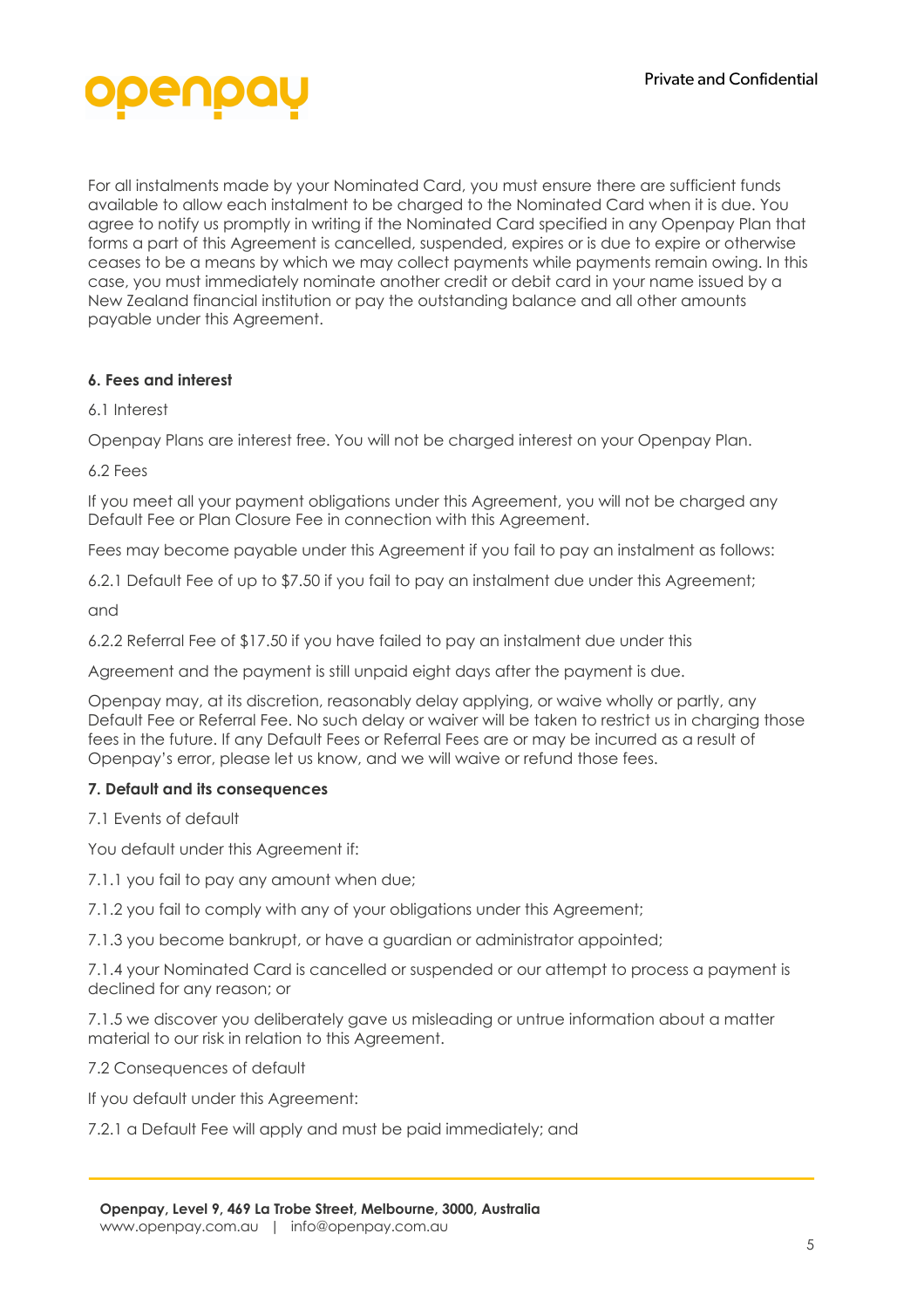

7.2.2 if the default is of a kind which can be fixed, we may send you a notice requiring you to fix the default within 14 days, failing which, we may terminate the Agreement and the Outstanding Balance will become immediately payable together with all other amounts payable under this Agreement; and

7.2.3 if the default is of a kind which cannot be fixed, we may send you a notice terminating the credit contact and requiring payment of the Outstanding Balance within 14 days together with all other amounts payable under this Agreement.

On termination of this Agreement due to your default, you authorise us to charge the Outstanding Balance to your Nominated Card and you acknowledge that it may be necessary for us to charge your Nominated Card such instalments and applicable Default Fee or Referral Fee individually. This may mean the statement for your Nominated Card lists multiple debits charged by us that in total equal the overall amount you owe us.

#### **7.3 Nominated Cards**

If you change your Nominated Card without telling us or if your Nominated Card is dishonoured, we may charge to any previous Nominated Card any outstanding amounts under your Openpay Plan unless you have instructed us otherwise.

Where your payment of an instalment is dishonoured, we may reattempt to debit the amount from your Nominated Card at a later date. You will be liable to your card issuer or financial institution for any dishonour fees incurred on your Nominated Card.

#### **7.4 External debt collection services**

If you are in default and we are unable to collect any outstanding amounts you owe to us, we may engage a debt collector to recover amounts owing under this Agreement. You must pay for any reasonable enforcement expenses we incur in exercising our rights to recover any outstanding amounts due under the Agreement.

#### **7.5 Withholding goods or services**

You acknowledge that where goods or services you purchase using an Openpay Plan are to be delivered after the time of your purchase, the Participating Merchant may, under instructions from us, withhold delivery of those goods and services if you are in default under this Agreement and we believe it is reasonably necessary to protect our legitimate interests. You authorise us to act as your agent to suspend, terminate or cancel your agreement with the Participating Merchant for delivery of the relevant goods or services in accordance with that agreement's terms and conditions

#### **8. Refunds**

If a Participating Merchant approves and pays to us a refund of the purchase price for any purchase you made from that Participating Merchant that was financed under your Agreement, we will refund the amount of any instalment payments you have made by crediting those amounts to your Nominated Card account and you will not need to make any further instalment payments in respect of that purchase. We do not charge you a fee in connection with this.

#### **9. Relationship between Openpay and participating merchants**

You acknowledge that a Participating Merchant may pay us a fee in respect of each Openpay Plan used by you to finance the purchase of goods or services from the Participating Merchant.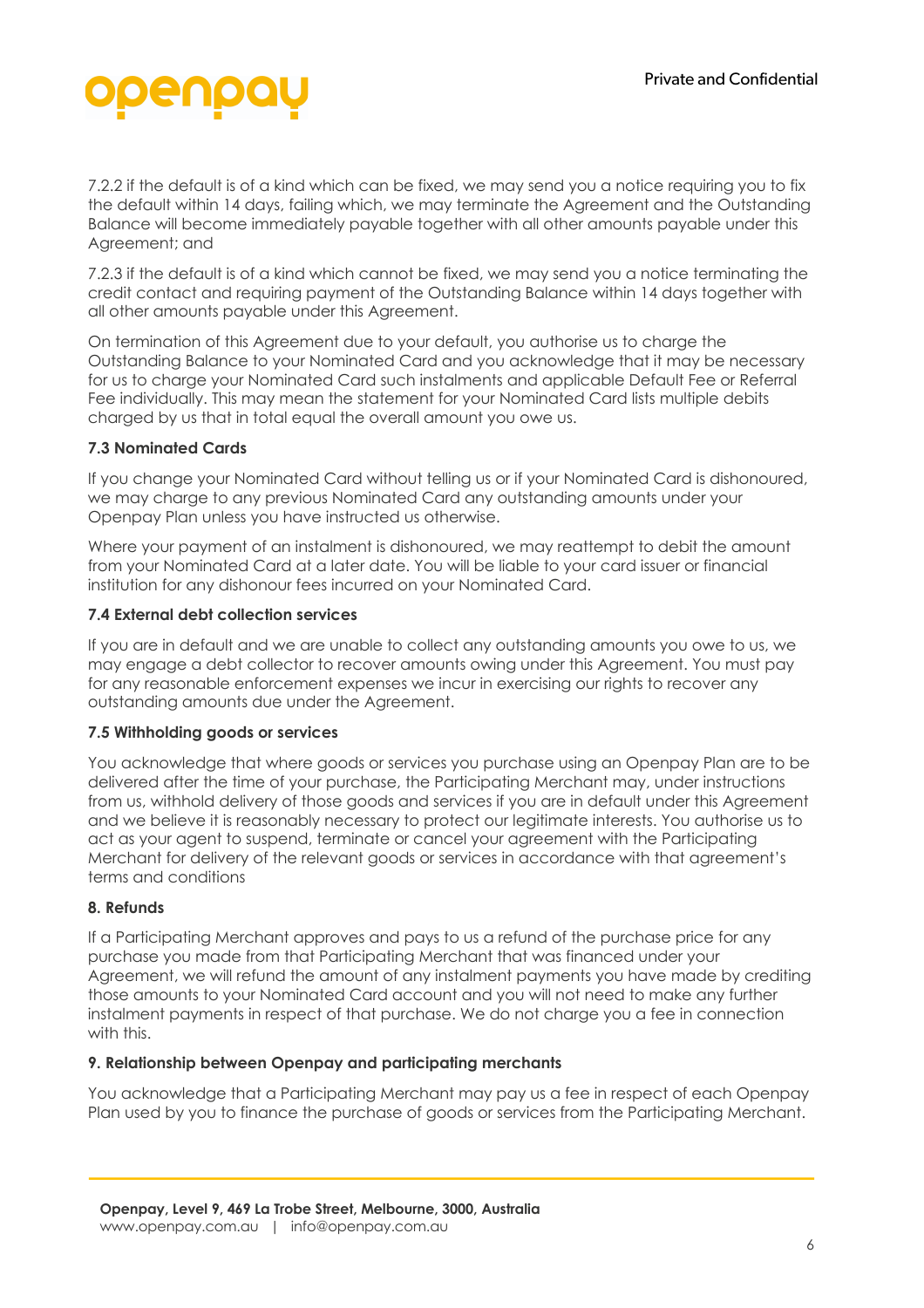#### **10. Dealing with our rights and obligations**

We may assign or novate to any person or entity or otherwise deal in any manner with any of our rights, obligations or interests under this Agreement and you consent to us assigning or novating this Agreement.

#### **11. Notices**

11.1 You agree that we may give you any notice or document regarding this Agreement and otherwise communicate with you by email, post or personal delivery to any addresses you notify to us.

11.2 You may give us any notice or document regarding this Agreement by email to info@openpay.com.au, by post or by delivery to our office at 139 Moray Place, Dunedin, Central, Dunedin 9016.

11.3 You agree to notify us promptly in writing if you change your name, residential address,email address or other contact details.

11.4 You agree to notify us promptly in writing if your Nominated Card is cancelled or suspended or otherwise ceases to be a means by which we may collect payments and you must immediately nominate another card or pay the outstanding balance of instalments and all other monies (including any Default Fee or Referral Fee) payable under this Contract and your Plan

#### **12. Termination of your Openpay plan**

12.1 Without limiting our rights under clause 7.2 to terminate this Agreement for your default, we may also terminate this Agreement by notice to you after the expiry of all Openpay Plans forming part of this Agreement.

12.2 If 12 months has elapsed following expiry of all Openpay Plans, this Agreement shall be deemed to have terminated.

12.3 You can terminate this Agreement at any time by contacting us, provided the Outstanding Balance (if any) has been paid in full to us and no disputes or refunds are in progress.

12.4 On termination of this Agreement for any reason, you must immediately pay all amounts owing under this Agreement including any Default Fee or Referral Fee without set-off or deduction.

#### **13. Governing law**

This Agreement will be governed by and construed in accordance with New Zealand law.

You agree to submit to the non-exclusive jurisdiction of the courts of New Zealand.

#### **14. Privacy statement and consent**

You agree that we may collect, use, disclose and store any personal information that youprovide to us, or authorise us to collect, in accordance with our Privacy Policy, available at https://www.openpay.com.au/nz-privacy. Please read this policy carefully as it contains important information, including about our use of credit checks. It also sets out how you can access, and request correction of, the information we hold about you.